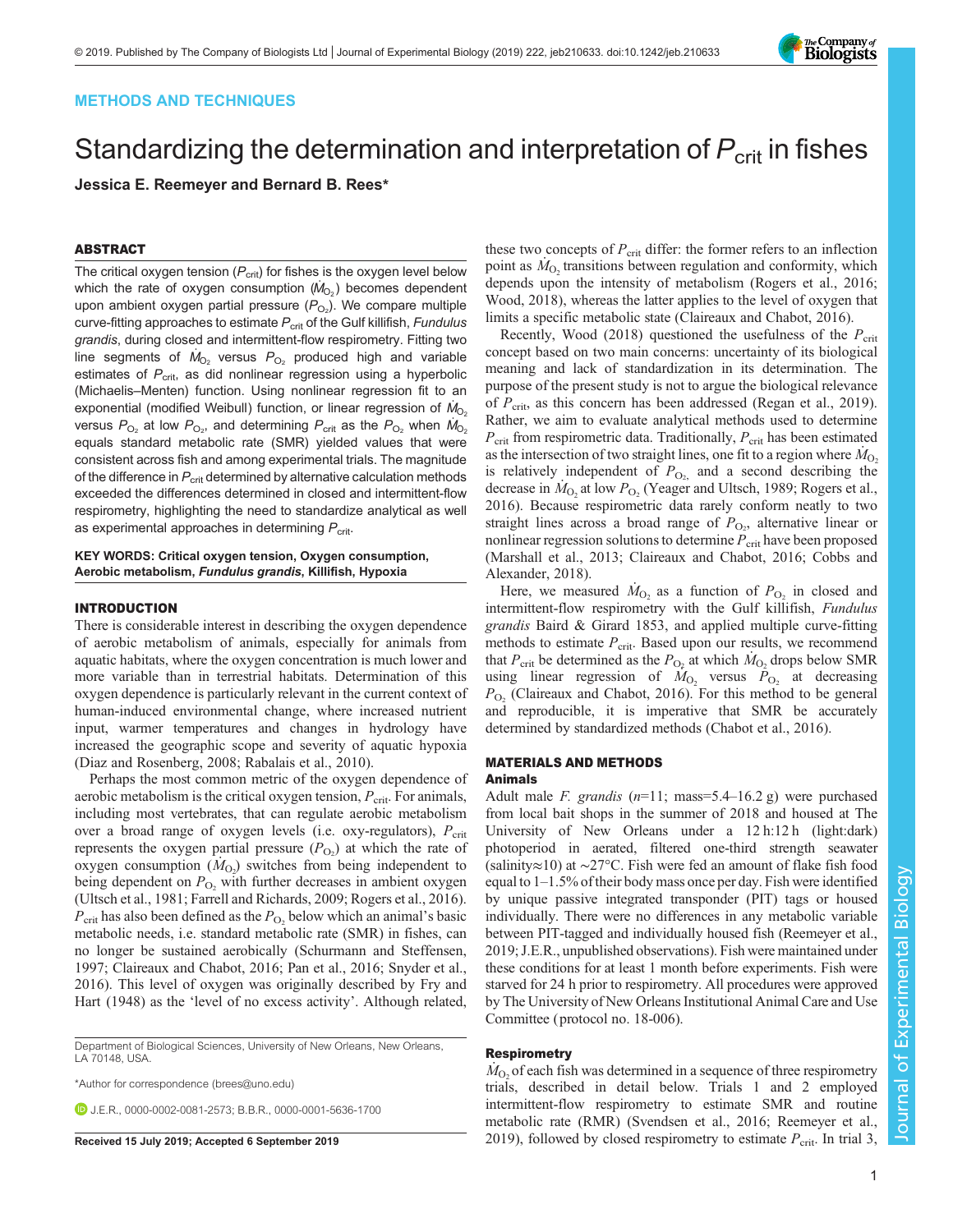|                   | <b>List of symbols and abbreviations</b>                       |  |  |
|-------------------|----------------------------------------------------------------|--|--|
| <b>BSR</b>        | broken stick regression                                        |  |  |
| <b>MLND</b>       | mean of the lowest normal distribution                         |  |  |
| <b>MM</b>         | Michaelis-Menten function                                      |  |  |
| $M_{\rm O2}$      | rate of oxygen consumption                                     |  |  |
| <b>LLO</b>        | linear function of $M_{\odot}$ , measured at low $P_{\odot}$ , |  |  |
| <b>LMM</b>        | linear mixed model                                             |  |  |
| low10             | mean of lowest 10 data points                                  |  |  |
| low10pc           | mean of lowest 10% of data after removing the lowest 5         |  |  |
|                   | values                                                         |  |  |
| $P_{\text{crit}}$ | critical oxygen tension                                        |  |  |
| $P_{\text{O}_2}$  | oxygen partial pressure                                        |  |  |
| q                 | quantile                                                       |  |  |
| <b>RMR</b>        | routine metabolic rate                                         |  |  |
| <b>SMR</b>        | standard metabolic rate                                        |  |  |
| W                 | Weibull function                                               |  |  |
|                   |                                                                |  |  |

 $P_{\text{crit}}$  was determined by intermittent-flow respirometry. SMR and RMR were not determined in this trial because there were a limited number of  $\dot{M}_{O_2}$  measurements at  $P_{O_2} > 85\%$  air saturation (see below). Trials were separated by approximately 1 week and they were performed at 27.0±0.5°C in one-third strength seawater.

For trials 1 and 2, fish were weighed (to the nearest 0.01 g) and placed into respirometry chambers between 14:00 and 15:00 h. For the first hour, the following intermittent-flow respirometry protocol was used: 60 s flush, 30 s wait and 120 s  $\dot{M}_{\odot}$  measurement. At that point, the protocol was adjusted to 300 s flush, 60 s wait and 240 s  $M<sub>O</sub>$ , measurement, which was continued for approximately 14 h. Throughout the combined ∼15 h period,  $P_{O_2}$  was maintained at >85% of the air-saturated value. At 06:00 h the following morning, the flush pumps were turned off. At that point, the chambers, recirculating pumps and oxygen sensors formed closed systems, and the  $P_{\text{O}_2}$  declined due to  $M_{\text{O}_2}$  by the fish. During the closed period,  $M<sub>O</sub>$ , was measured over consecutive 60 s intervals until the fish were unable to maintain equilibrium for  $\geq 3$  s. At that point, the flush pumps were turned on to reoxygenate the chambers. The total time the chambers remained closed ranged from 45 to 108 min. All fish recovered upon reoxygenation, whereupon they were returned to their holding tank.

For trial 3, fish were weighed (to the nearest 0.01 g) and placed in respirometry chambers between 15:00 and 16:00 h. Chambers were flushed continuously with well-aerated water (>95% air saturation) until 21:00 h. At that time, the  $P_{\text{O}_2}$  was stepped down at 1 h intervals by introducing nitrogen gas via a computer-controlled solenoid valve. Target values of  $P_{\text{O}_2}$  were 20.75, 13.07, 8.30, 5.19, 3.32 and 2.07 kPa. Over the last 30 min at each  $P_{\text{O}_2}$ ,  $\dot{M}_{\text{O}_2}$  was measured in three cycles of 300 s flush, 60 s wait and 240 s measurement. Runs ended around 03:00 h, after which the water was reoxygenated with air. After 30 min recovery, fish were returned to their holding tanks. Importantly, all  $P_{\text{crit}}$  determinations were done during the dark phase of the photoperiod. The only illumination was that required to operate the computer (e.g. to start a closed respirometry trial or to activate nitrogen gassing in the intermittent-flow trial), from which fish chambers were shielded.

 $M<sub>O<sub>2</sub></sub>$  due to microbial respiration was measured for each chamber before and after each respirometry run. It was less than 6% of the average SMR of fish and independent of  $P_{\text{O}_2}$  across the range used. Thus, the  $M<sub>O</sub>$  by each fish in each trial was corrected by subtracting a time-weighted value for background respiration [\(Reemeyer et al.,](#page-5-0) [2019](#page-5-0); [Rosewarne et al., 2016](#page-5-0)). After background correction,  $M<sub>O</sub>$  by fish was determined as µmol min<sup>-1</sup>  $g^{-1}$  using standard equations [\(Svendsen et al., 2016\)](#page-5-0). Oxygen concentrations were corrected for salinity, barometric pressure and temperature.

# SMR and RMR determination

We evaluated seven methods of estimating SMR ([Chabot et al.,](#page-5-0) [2016\)](#page-5-0) using  $\dot{M}_O$ , data collected between 20:00 and 06:00 h in trials 1 and 2, corresponding to 60  $M<sub>O</sub>$ , measurements per fish per trial: (1) the mean of the lowest 10 data points (low10); (2) the mean of the lowest 10% of the data, after removing the five lowest values (low10pc); (3–6) quantiles that place SMR above the lowest 10–25% of the observations ( $q_{0.1}$ ,  $q_{0.15}$ ,  $q_{0.2}$ ,  $q_{0.25}$ ); and (7) the mean of the lowest normal distribution (MLND). SMR estimated by low10 was lowest, although not statistically different from low10pc,  $q_{0,1}$ ,  $q_{0,15}$  or  $q_{0,2}$  ([Table S1](http://jeb.biologists.org/lookup/doi/10.1242/jeb.210633.supplemental)). In instances when cellular metabolism and gas exchange are not in steady state (e.g. hypoventilation), reliance upon a too few  $\dot{M}_{O_2}$  measurements may lead to underestimation of SMR. This concern is greatest when averaging the lowest values (low10) and it is alleviated by methods that exclude outliers (low10pc) or are based upon quantiles. Another criterion in evaluating SMR calculation methods is whether the estimated value of SMR agrees with visual inspection of the raw data [\(Chabot et al., 2016\)](#page-5-0). SMR values estimated by  $q_{0.2}$  and  $q_{0.25}$ best agreed with the distribution of  $\dot{M}_{\text{O}_2}$  from more runs than any other estimate. The analytical method should also be reproducible when applied to data generated from multiple experimental runs with the same fish. SMR determined as low10pc,  $q_{0.15}$  and  $q_{0.2}$  were more highly correlated between trials 1 and 2 (Pearson's  $r > 0.80$ ) than SMR determined by other methods (Pearson's  $r$ <0.80). As a final test of the robustness of SMR determination, we pooled all the data from 22 runs on 11 fish to generate a frequency distribution of 1320  $M<sub>O</sub>$ , values and then randomly sampled from this distribution to generate 1000 sets of 60  $M<sub>O</sub>$ , data points (as in the experimental runs). When SMR was calculated from these randomly generated datasets,  $q_{0.2}$  and  $q_{0.25}$  produced the fewest statistical outliers [\(Fig. S1](http://jeb.biologists.org/lookup/doi/10.1242/jeb.210633.supplemental)). Only the  $q_{0,2}$  approach satisfied all the criteria: it generated a low estimate of SMR without undue influence by potentially spurious low values; it agreed with the distribution of raw  $M_{\odot}$  data; it was reproducible in repeated runs with the same fish; and it produced consistent values when applied to randomly generated datasets. Therefore, SMR determined by this approach was used for the remainder of these analyses. We also calculated RMR, which includes spontaneous, uncontrolled activity in an otherwise quiet, post-absorptive fish, by taking the average of all 60  $M<sub>O</sub>$ , values collected between 20:00 and 06:00 h.

# P<sub>crit</sub> determination

We compared the following curve-fitting methods to describe  $M_{O_2}$ as a function of  $P_{\text{O}_2}$ : broken stick regression (BSR); nonlinear regression fit to a hyperbolic function, analogous to the Michalis– Menten equation (MM); nonlinear regression fit to an exponential function, the Weibull function (W); and a linear function of  $M_{\odot}$ measured at low  $P_{\text{O}_2}$  (LLO). BSR was performed using the Segmented package in R [\(Muggeo, 2003\)](#page-5-0). The nls() function of the base R package [\(https://www.r-project.org/\)](https://www.r-project.org/) was used to fit data to the MM and W functions. The MM function has the general form:

$$
\dot{M}_{\text{O}_2} = \frac{a_0}{b_0 + P_{\text{O}_2}},\tag{1}
$$

where  $M_{\text{O}_2}$  is metabolic rate,  $P_{\text{O}_2}$  is oxygen tension, and a and b are constants ( $V_{\text{max}}$  and  $K_{\text{M}}$ , respectively, when applied to enzyme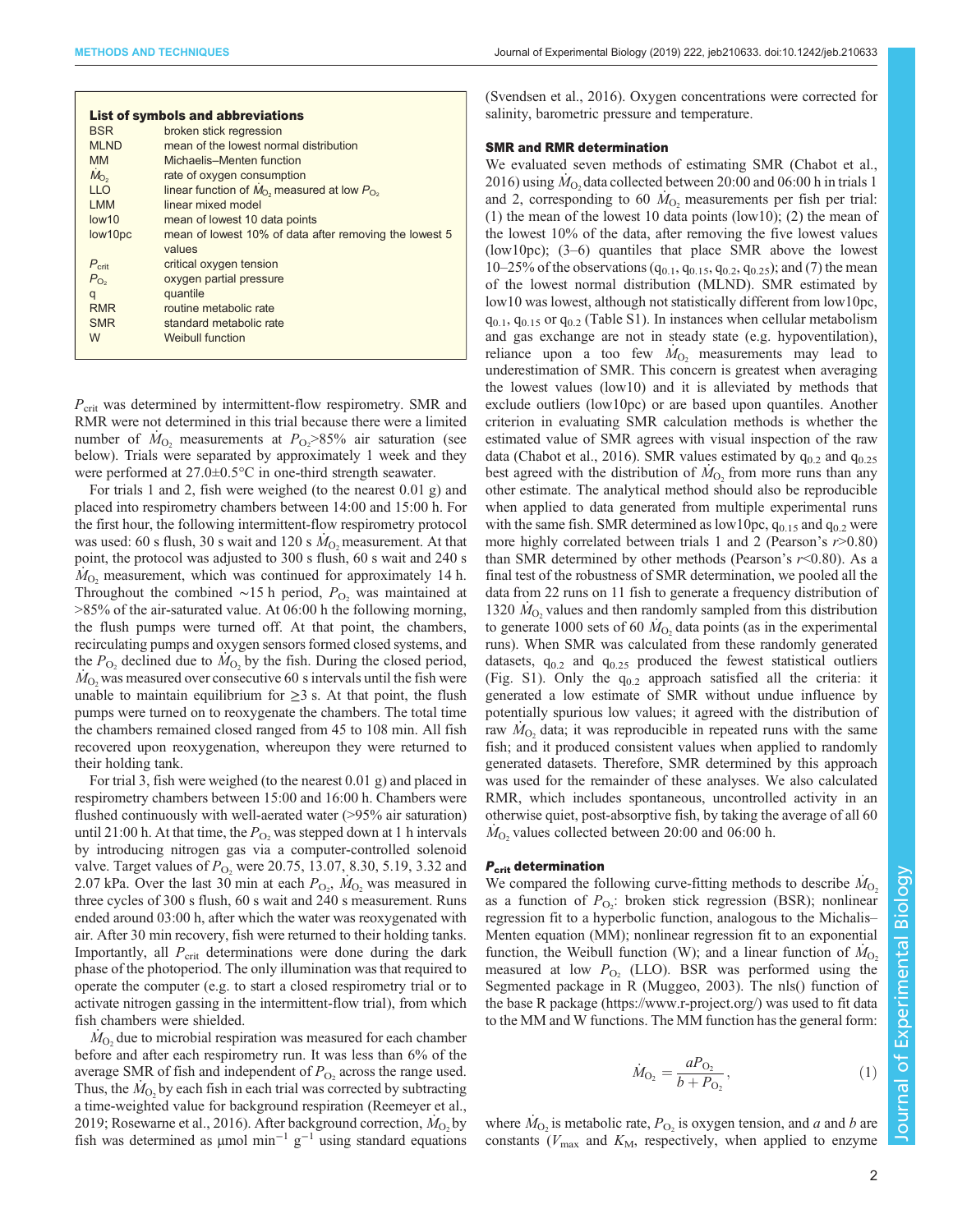<span id="page-2-0"></span>kinetics). The W function is:

$$
\dot{M}_{O_2} = a \left( 1 - e^{-\left(\frac{P_{O_2}}{b}\right)^c} \right) + d,\tag{2}
$$

where  $M_{\text{O}_2}$  is metabolic rate,  $P_{\text{O}_2}$  is oxygen tension, a, b, c and d are constants, and e is the natural base. In preliminary analyses, the W function failed to converge for five of 11 runs of intermittent-flow respirometry (trial 3). Setting  $c=1$  allowed the function to converge in all cases without appreciably affecting results from closed respirometry (trials 1 and 2). Thus, we set  $c=1$  for all fits to the W function. As such, this function is analogous to the 'exponential rise to a maximum' function used by [Bilberg et al. \(2010\)](#page-5-0) with the addition of an intercept  $(d)$ . Because neither the MM nor W functions have a parameter equivalent to  $P_{\text{crit}}$ , we used the derived equations to determine the  $P_{\text{O}_2}$  at which  $\dot{M}_{\text{O}_2}$  equaled SMR for each

fish. The last method (LLO) used the lm() function of the R base package to fit a linear relationship between  $M_{\text{O}_2}$  and  $P_{\text{O}_2}$  to data collected after  $M<sub>O</sub>$ , fell below and remained below that individual's SMR. From this relationship, we determined  $P_{\text{crit}}$  as the  $P_{\text{O}_2}$  at which  $M_{\Omega}$  equals SMR for that fish.

Importantly, SMR and RMR were determined during a previous overnight (∼10 h) intermittent-flow respirometry experiment, rather than from  $M<sub>O</sub>$ , determined during the  $P_{\rm crit}$  measurement, when fish might become agitated and display increased  $\dot{M}_{\text{O}_2}$ . In addition, BSR, MM and W used all the  $M<sub>O<sub>2</sub></sub>$  data collected during a given experimental run without subjective data elimination; LLO used only a subset of data determined below the  $P_{\text{O}_2}$  when  $\dot{M}_{\text{O}_2}$  fell and remained below SMR. Because SMR and RMR were not determined during trial 3 (see above), the mean SMR or RMR from trials 1 and 2 was used for  $P_{\text{crit}}$  determination by the MM, W and LLO methods in trial 3. For all methods, the  $P_{\text{O}_2}$  for a given  $M_{\text{O}_2}$ was calculated as the mean  $P_{\text{O}_2}$  over the measurement period (1 min



Fig. 1. Model fits of each P<sub>crit</sub> calculation method for a single Fundulus grandis used in three respirometry trials. Each row represents one experimental run: (A–D) trial 1 (closed respirometry); (E–H) trial 2 (closed respirometry); (I–L) trial 3 (intermittent-flow respirometry). Each column represents one  $P_{\text{crit}}$ calculation method: (A,E,I) broken stick regression (BSR), where two linear segments were fit to the data (solid orange lines) and  $P_{\text{crit}}$  is the  $P_{\text{O}_2}$  at their intersection (dashed orange line); (B,F,J) nonlinear regression using the Michaelis–Menten (MM) function (solid red line), and  $P_{\rm crit}$  is the  $P_{\rm O_2}$  when  $\dot{M_{\rm O_2}}$  equals standard metabolic rate (SMR; dashed red line); (C,G,K) nonlinear regression using the (W) function (solid blue line) and  $P_{\rm crit}$  is the  $P_{\rm O_2}$  when  $\dot{M}_{\rm O_2}$  equals SMR (dashed blue line); (D,H,L) linear regression of M<sub>O2</sub> versus P<sub>O2</sub> at M<sub>O2</sub>SMR (LLO method, solid purple line) and P<sub>crit</sub> is the P<sub>O2</sub> when M<sub>O2</sub> equals SMR (dashed purple line). For comparison,  $P_{\text{crit}}$  values determined using routine metabolic rate (RMR) are shown for the MM, W and LLO methods (dotted lines).  $P_{\text{crit}}$  estimates are shown in the respective panels.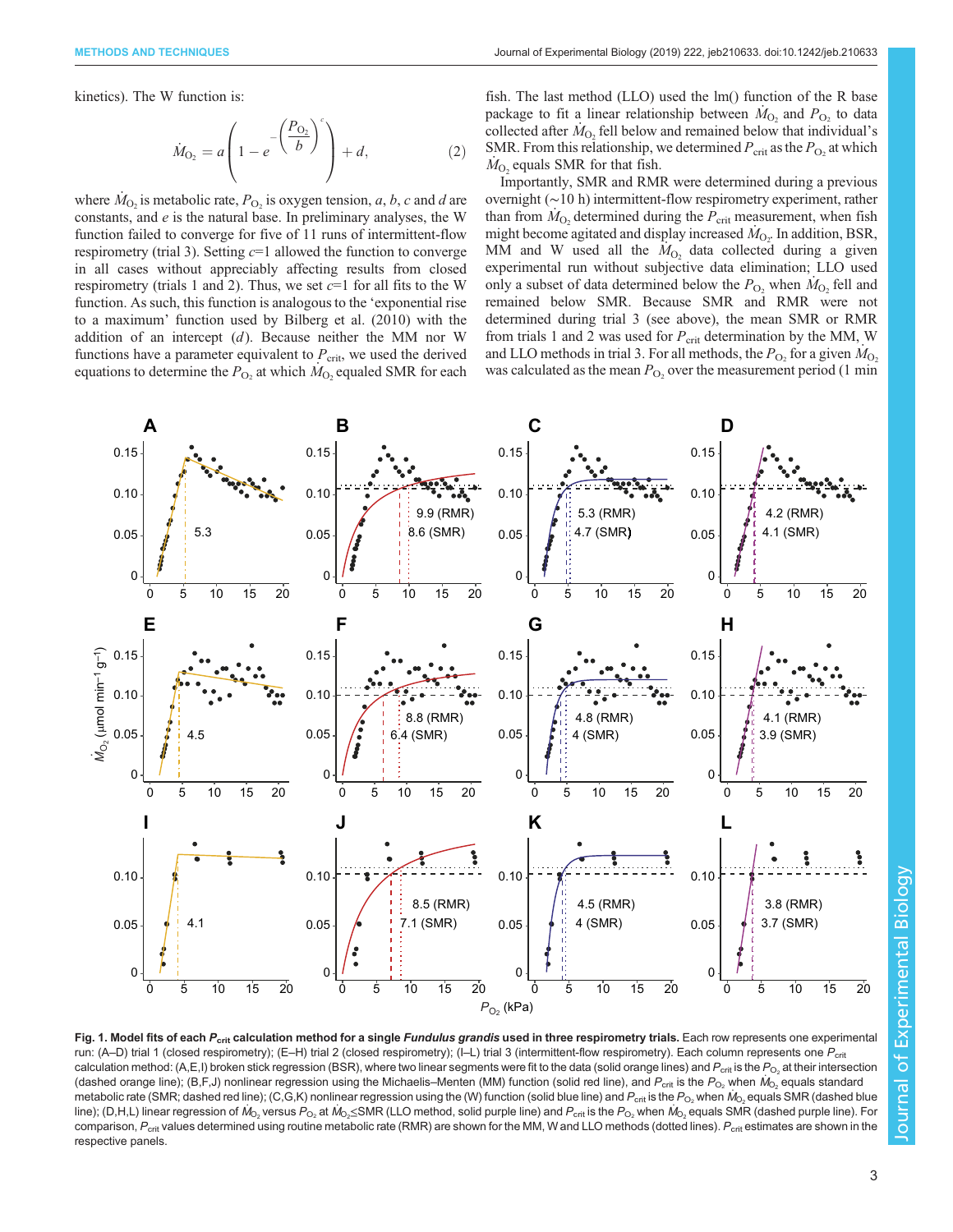<span id="page-3-0"></span>

Fig. 2. P<sub>crit</sub> estimated by different analytical methods for Fundulus grandis. (A,B) Closed and (C) intermittent-flow respirometry. For the MM, W and LLO methods,  $P_{\rm crit}$  was determined as the  $P_{\rm O_2}$  at  $M_{\rm O_2}$  equals SMR. For each box, the center line indicates median, boundaries are upper and lower quartiles, and whiskers are the full data range without outliers. Outliers, defined as being 1.5 times the interquartile range outside of the box, are shown for graphical purposes (solid circles). All P<sub>crit</sub> estimates were included in statistical comparisons of analytical methods (see Table 1). Calculation methods with different letters yielded significantly different  $P_{\text{crit}}$  within a trial (t-test, P<0.05, false discovery corrected). Sample sizes=11.

for closed respirometry; 4 min for intermittent-flow respirometry). Data for a representative fish, along with the methods for determining  $P_{\text{crit}}$ , are shown in [Fig. 1.](#page-2-0)

# **Statistics**

All statistical analyses were performed in R v3.3.3 [\(https://www.r](https://www.r-project.org/)[project.org/](https://www.r-project.org/)). The effects of analytical method (i.e. method used to calculate SMR or  $P_{\rm crit}$ ) were determined within a given trial using linear mixed models (LMM) with analytical method as a fixed factor and fish as a random factor. LMMs were fit using the lmer() function of the lme4 package [\(Bates et al., 2014\)](#page-5-0) with P-values generated by the lmerTest package ([Kuznetsova et al., 2017](#page-5-0)). All possible post hoc pairwise comparisons were made with t-tests on model fit means and employed P-values adjusted for false discovery [\(Benjamini and Hochberg, 1995](#page-5-0)) using the emmeans package in R [\(https://CRAN.R-project.org/package=emmeans](https://CRAN.R-project.org/package=emmeans)). Paired t-tests were used to compare  $P_{\text{crit}}$  values based upon SMR and RMR within the MM, W and LLO methods. The effects of respirometry method (closed versus intermittent flow) on the value of  $P_{\rm crit}$ determined by a given analytical method were evaluated with LMM with respirometry method as a fixed factor and fish as a random factor. Correlations of values determined by a single analytical method in different respirometry trials were evaluated with Pearson's correlation coefficient  $(r)$ . Variation in body size was accounted for by including fish as a random factor in our statistical models, or by comparing values for a given fish across trials or analytical technique. Therefore, body mass was not included as a variable in these analyses. Data and R script used in this study are available at figshare.com ([https://doi.org/10.6084/m9.figshare.](https://doi.org/10.6084/m9.figshare.8869253.v1) [8869253.v1](https://doi.org/10.6084/m9.figshare.8869253.v1)).

# RESULTS AND DISCUSSION

# Models used to estimate  $P_{\text{crit}}$

The pattern of  $\dot{M}_{\Omega}$ , versus  $P_{\Omega}$ , among fishes and other aquatic vertebrates has traditionally been modeled by the intersection of two straight lines [\(Yeager and Ultsch, 1989\)](#page-5-0). In the present study,  $P_{\rm crit}$ values estimated by BSR were among the highest and most variable estimates, including at least one value >10 kPa (50% air saturation) in each respirometry trial (Fig. 2, Table 1). In addition,  $P_{\text{crit}}$  values estimated by BSR were poorly reproducible between respirometry trials conducted with the same individuals under identical (closed respirometry) conditions, as well as between closed and intermittent-flow respirometry ([Table S2\)](http://jeb.biologists.org/lookup/doi/10.1242/jeb.210633.supplemental). These results are likely due to the variability of  $M<sub>O<sub>2</sub></sub>$  at levels of  $P<sub>O<sub>2</sub></sub>$  that do not limit oxygen uptake (i.e. at  $P_{\text{O}_2} > P_{\text{crit}}$ ), as well as the tendency in some individuals for  $M_{\text{O}_2}$  to increase as  $P_{\text{O}_2}$  decreased from 20 to 5 kPa, resulting in a poor linear fit of  $M_{\text{O}_2}$  data at high  $P_{\text{O}_2}$  and influencing the intersection of two line segments. This variability occurred even though  $P_{\rm crit}$  measurements were made after  $>24$  h fasting, after 8–12 h since transferring fish to the respirometer, and during the dark phase of the photoperiod, when this species is less active. Owing to the variability of  $M_{O_2}$  at high  $P_{O_2}$ , the use of BSR is frequently coupled with removal of  $\dot{M}_O$ , data points that fail to meet certain criteria (see [Claireaux and Chabot, 2016](#page-5-0) and [Wood, 2018](#page-5-0) for examples). This practice has raised concern over the rationale and validity of applying data selection criteria [\(Claireaux and Chabot,](#page-5-0) [2016; Wood, 2018](#page-5-0)). In addition, direct comparisons of BSR with various nonlinear regression approaches have shown that BSR is seldom the best model to fit  $M<sub>O</sub>$ , data across a range of  $P<sub>O<sub>2</sub></sub>$  ([Marshall](#page-5-0) [et al., 2013](#page-5-0); [Cobbs and Alexander, 2018](#page-5-0)). In a recent meta-analysis,

Table 1. Comparison of analytical method and respirometry format in the determination of  $P_{\text{crit}}$  (kPa; means±s.d.) of the Gulf killifish, Fundulus grandis

|            | Trial 1 (closed)           | Trial 2 (closed)             | Trial 3 (intermittent flow) |
|------------|----------------------------|------------------------------|-----------------------------|
| <b>BSR</b> | $5.8 \pm 2.7^a$            | $5.5 \pm 2.6^a$              | $6.6 \pm 6.4$               |
| MM (SMR)   | $4.9{\pm}2.3^{a,b}$        | $4.5 \pm 2.1$ <sup>a,b</sup> | $5.3 \pm 1.9$               |
| W (SMR)    | $3.3 \pm 0.8$ <sup>b</sup> | $3.3 \pm 0.9^b$              | $3.6 + 0.7$                 |
| LLO (SMR)  | $3.3 \pm 0.6^b$            | $3.3 \pm 0.7$ <sup>b</sup>   | $3.7 \pm 0.5^*$             |
| MM (RMR)   | $8.5 + 4.6$                | $9.9 + 5.4$                  | $8.2 + 2.7$                 |
| W (RMR)    | $4.5 \pm 1.4$              | $4.5 \pm 1.0$                | $5.1 \pm 1.5$               |
| LLO (RMR)  | $3.6 \pm 0.7$              | $3.8 + 0.7$                  | $4.3 \pm 0.7$ *             |

BSR, broken stick regression; MM, Michaelis–Menten; W, Weibull function; LLO, linear function of  $\dot{M}_{\rm O_2}$ measured at low  $P_{\rm O_2}$ ; SMR, standard metabolic rate; RMR, routine metabolic rate. Sample size=11. Means with different superscript letters are significantly different within a trial (t-test, P<0.05, false discovery corrected). For MM, W and LLO functions,  $P_{\text{crit}}$  estimates based upon RMR were significantly higher than estimates based upon SMR (paired t-test, P<0.05). \*Significantly higher than values determined by the LLO method during closed respirometry (linear mixed model, P<0.05).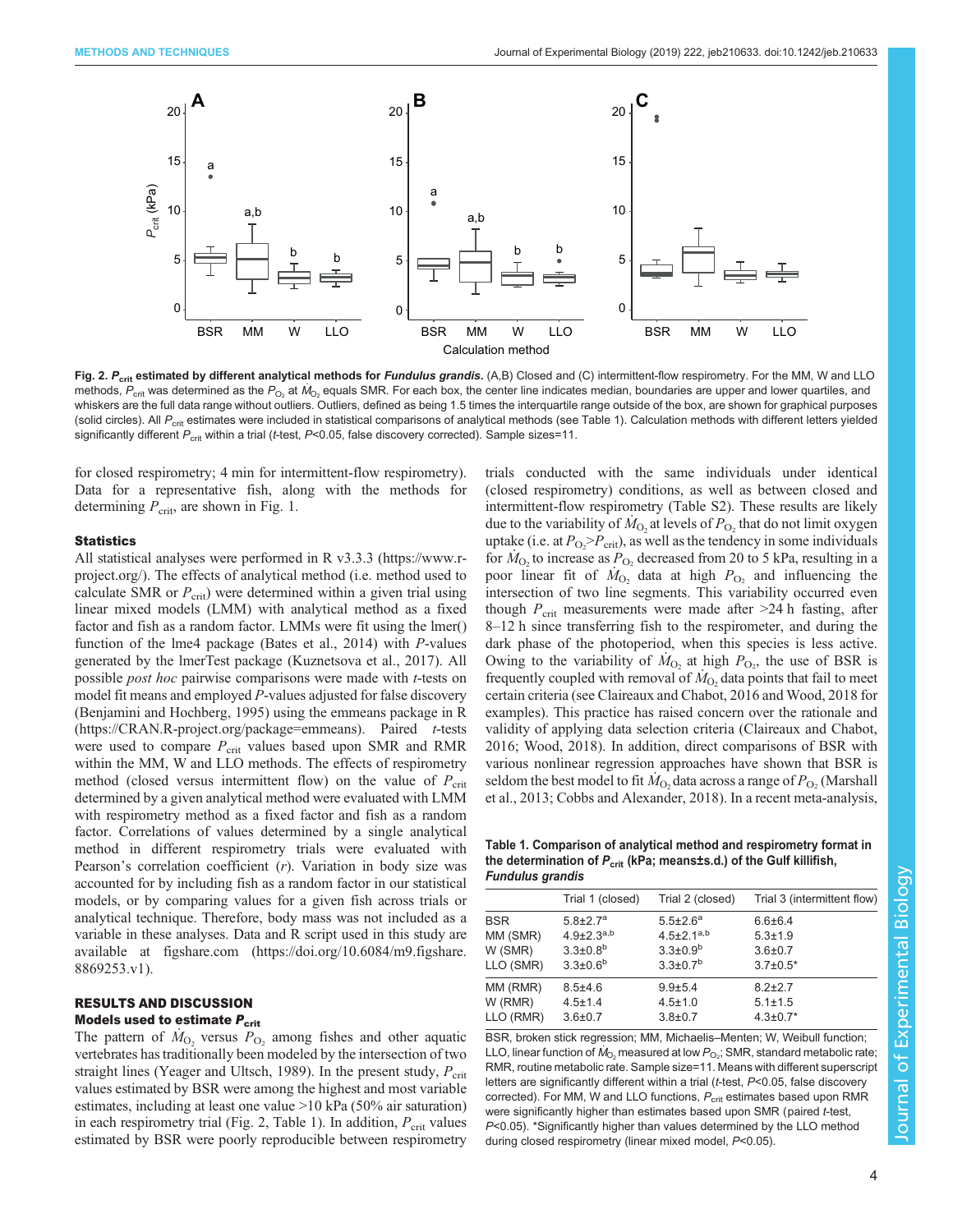BSR was the best model in only one of 68 datasets fit with various statistical models [\(Cobbs and Alexander, 2018\)](#page-5-0).

With the advent and accessibility of nonlinear regression methods, it is possible to fit a variety of nonlinear functions to  $M<sub>O</sub>$ , data. Here, we focused on two nonlinear models, a hyperbolic function, analogous to the Michaelis–Menten equation for enzyme kinetics, and an exponential function, the Weibull function. Although the relationship between  $M_{\text{O}_2}$  and  $P_{\text{O}_2}$  in biological material as diverse as mitochondria to fishes can be hyperbolic [\(Tang, 1933](#page-5-0); [Gnaiger, 1993; Marshall et al., 2013\)](#page-5-0),  $M<sub>O<sub>2</sub></sub>$  by F. grandis was poorly described by a hyperbolic function ([Fig. 1\)](#page-2-0). In contrast, the W function generally fit the  $M<sub>O<sub>2</sub></sub>$  data well, especially at low  $P_{\text{O}_2}$  [\(Fig. 1\)](#page-2-0). This observation agrees with [Marshall et al.](#page-5-0) [\(2013\)](#page-5-0), who found that the W function fit respirometric data better than other nonlinear functions, including the MM function. Neither the MM nor W functions, however, have a parameter equivalent to  $P_{\text{crit}}$ . For the MM function, the parameter b is the  $P_{\text{O}_2}$  when  $\dot{M}_{\text{O}_2}$  is half of the extrapolated maximum  $M<sub>O<sub>2</sub></sub>$  in that run. In the earliest attempts to model respirometric data with a hyperbolic function, however, there was no reliable, quantitative relationship between b and  $P_{\rm crit}$  [\(Tang, 1933\)](#page-5-0). Also, it is not clear that this parameter has any meaning when applied to whole-animal  $\dot{M}_{\rm O_2}$  unlike its meaning in enzyme kinetics ([Regan et al., 2019](#page-5-0)). [Marshall et al. \(2013\)](#page-5-0) suggested that  $P_{\text{crit}}$  of a nonlinear function be estimated as the  $P_{\text{O}_2}$  at which the slope of the function approaches zero. In their analysis, the value of 0.065 was chosen as the slope giving a  $P_{\text{O}_2}$  that 'best approximates  $P_{\text{crit}}$ . This is a circular argument and requires prior knowledge of  $P_{\text{crit}}$ , presumably based upon BSR.

# Alternatives to inflection points to determine  $P_{\text{crit}}$

Rather than estimate an inflection point, we used the derived MM and W equations to determine the  $P_{\text{O}_2}$  at which  $M_{\text{O}_2}$  equaled SMR for each fish. Other studies have similarly determined  $P_{\text{crit}}$  as the value of  $P_{\text{O}_2}$  when  $M_{\text{O}_2}$  equals SMR based upon linear or nonlinear functions [\(Schurmann and Steffensen, 1997; Bilberg et al., 2010](#page-5-0); [Thuy et al., 2010; Snyder et al., 2016](#page-5-0); [Claireaux and Chabot, 2016\)](#page-5-0). For F. grandis, using the MM function to estimate the  $P_{\text{O}}$ , when  $M_{\text{O}}$ , equals SMR resulted in high and variable estimates of  $P_{\text{crit}}$ [\(Figs 1,](#page-2-0) [2, Table 1](#page-3-0)), owing to the poor fit of the data to the hyperbolic relationship. In contrast, using the W function yielded values of  $P_{\text{crit}}$  that were reproducible within and among trials [\(Figs 1,](#page-2-0) [2, Table 1\)](#page-3-0). At low  $P_{\text{O}_2}$ , the decline in  $\dot{M}_{\text{O}_2}$  by *F. grandis* was essentially a linear function of ambient oxygen, during both closed and intermittent-flow respirometry [\(Fig. 1\)](#page-2-0), as it is for numerous fish species [\(Schurmann and Steffensen, 1997](#page-5-0); [Thuy et al., 2010](#page-5-0); [Pan](#page-5-0) [et al., 2016; Snyder et al., 2016; Wong et al., 2018\)](#page-5-0). When  $P_{\text{crit}}$  was determined as the value of  $P_{\text{O}_2}$  when  $M_{\text{O}_2}$  equals SMR using linear regression of  $\dot{M}_{\text{O}_2}$  versus  $P_{\text{O}_2}$  at low  $P_{\text{O}_2}$  (LLO method), values were similar to those generated by the W method [\(Fig. 2](#page-3-0), [Table 1\)](#page-3-0), reproducible for a given respirometry format (closed respirometry, [Table S2](http://jeb.biologists.org/lookup/doi/10.1242/jeb.210633.supplemental)), and agreed with previously published values for F. grandis ([Virani and Rees, 2000\)](#page-5-0). This method is also straightforward and easy to implement, given that SMR is accurately determined.

With respect to the value of  $M<sub>O<sub>2</sub></sub>$  to use to solve for  $P_{\text{crit}}$ , we and others advocate the use of SMR [\(Claireaux and Chabot, 2016](#page-5-0)). If oxygen drops below this level, the fish cannot sustain its minimal metabolic requirements via aerobic metabolism, thus representing a clear physiological limitation. Among fishes, however, RMR is more commonly used to determine  $P_{\text{crit}}$  ([Rogers et al., 2016](#page-5-0)). This metabolic state includes routine, spontaneous activity, which has been argued to be more ecologically relevant than SMR [\(Fry and](#page-5-0)

[Hart, 1948; Rogers et al., 2016; Wood, 2018\)](#page-5-0). Thus, we also determined  $P_{\text{crit}}$  based upon RMR using the MM, W and LLO functions ([Fig. 1\)](#page-2-0). As expected, estimates of  $P_{\text{crit}}$  based upon RMR were significantly higher and more variable than those based upon SMR using all calculation methods (paired *t*-tests, *P*<0.05; [Table 1\)](#page-3-0). Because RMR includes an uncontrolled and usually undetermined level of activity, behavioral differences among individuals or species may confound comparisons of  $P_{\rm crit}$  based upon RMR, and potentially obscure fundamental differences in oxygen extraction capacity. Indeed, [Wong et al. \(2018\)](#page-5-0) found differences in  $P_{\text{crit}}$ among multiple species of triggerfishes when using SMR to calculate  $P_{\text{crit}}$ , but not when using RMR.

# Recommendations

Based upon our results with F. grandis and the foregoing discussion, we propose that  $P_{\text{crit}}$  be defined as the  $P_{\text{O}_2}$  at which  $\dot{M}_{\text{O}_2}$  equals SMR during declining ambient  $\dot{P}_{\text{O}_2}$ . This recommendation requires that SMR be determined with high accuracy and using robust analytical techniques that yield a value that is insensitive to occasional low outliers, agrees with the distribution of raw  $M<sub>O</sub>$ , data, and is reproducible across multiple trials ([Chabot et al., 2016\)](#page-5-0). In the current experiments, the  $q_{0,2}$ method satisfied these criteria. Once SMR is determined,  $P_{\text{crit}}$  may then be determined in a continuation of the same experiment or in a different experiment if SMR is repeatable over time [\(Reemeyer](#page-5-0) [et al., 2019\)](#page-5-0). We recommend that  $P_{\text{crit}}$  be estimated as the  $P_{\text{O}_2}$  at which  $M_{\text{O}_2}$  equals SMR based upon a linear relationship of  $M_{\text{O}_2}$  and  $P_{\text{O}_2}$  at low  $P_{\text{O}_2}$  (i.e. the LLO method). Using an exponential function (the W function setting  $c=1$ ) yielded comparable results and may provide better fits for species where the relationship between  $M_{\odot}$ and  $P_{\text{O}_2}$  is not linear at low oxygen (see [Bilberg et al., 2010](#page-5-0)).

There was a trend of lower  $P_{\text{crit}}$  estimates from closed respirometry compared with intermittent-flow respirometry, which was statistically significant when using the LLO method to calculate  $P_{\text{crit}}$  (LMM, P<0.05; [Table 1](#page-3-0)). Also, even though  $P_{\text{crit}}$  values were highly correlated between replicate trials of closed respirometry, they were not correlated between either of the trials of closed respirometry and the single trial of intermittent-flow respirometry [\(Table S2](http://jeb.biologists.org/lookup/doi/10.1242/jeb.210633.supplemental)). The two respirometry formats differ in the accumulation of metabolic wastes and, potentially, the rate at which hypoxia develops, both of which can influence  $P_{\text{crit}}$  ([Snyder et al., 2016](#page-5-0); [Regan and Richards, 2017](#page-5-0)). Importantly, the magnitude of the difference in  $P_{\text{crit}}$  determined by alternative calculation methods (e.g. BSR and LLO) exceeded the differences determined in closed and intermittent-flow respirometry. Hence, the method used to calculate  $P_{\text{crit}}$  is as important as respirometry format, highlighting the need to standardize analytical as well as experimental approaches in assessing the oxygen dependence of metabolism.

### Acknowledgements

We thank Mohammad Hamed for help with animal care.

### Competing interests

The authors declare no competing or financial interests.

#### Author contributions

Conceptualization: J.E.R., B.B.R.; Methodology: J.E.R., B.B.R.; Software: J.E.R.; Validation: J.E.R.; Formal analysis: J.E.R.; Investigation: J.E.R.; Resources: B.B.R.; Data curation: J.E.R.; Writing - original draft: J.E.R., B.B.R.; Writing - review & editing: J.E.R., B.B.R.; Visualization: J.E.R.; Supervision: B.B.R.; Project administration: B.B.R.; Funding acquisition: B.B.R.

### Funding

This work was supported by the Greater New Orleans Foundation.